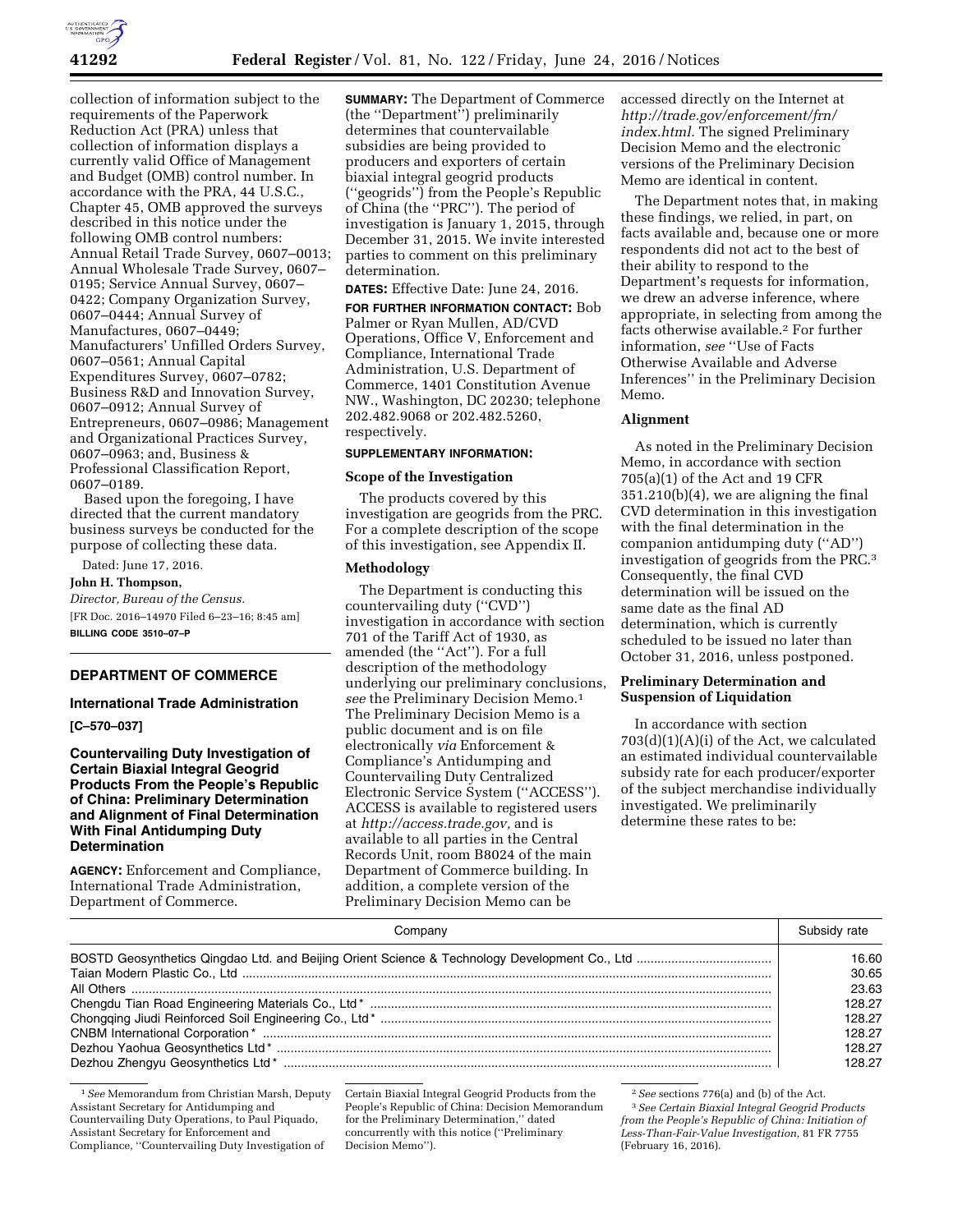|  | r<br>--<br>-- |
|--|---------------|
|  |               |

| Company | Subsidy rate |
|---------|--------------|
|         | 128.27       |
|         | 128.27       |
|         | 128.27       |
|         | 128.27       |
|         | 128.27       |
|         | 128.27       |
|         | 128.27       |
|         | 128.27       |
|         | 128.27       |
|         | 128.27       |
|         | 128.27       |
|         | 128.27       |
|         | 128.27       |
|         | 128.27       |
|         | 128.27       |
|         | 128.27       |
|         | 128.27       |
|         | 128.27       |
|         | 128.27       |
|         | 128.27       |

\* Non-cooperative company to which an adverse facts available rate is being applied. *See* ''Use of Facts Otherwise Available and Adverse Inferences" section in the Preliminary Decision Memorandum.

In accordance with section  $703(d)(2)$ of the Act, we will direct U.S. Customs and Border Protection (''CBP'') to suspend liquidation of all entries of geogrids from the PRC as described in the scope of the investigation section entered, or withdrawn from warehouse, for consumption on or after the date of publication of this notice in the **Federal Register**. Section 703(e)(2) of the Act provides that, given an affirmative determination of critical circumstances, any suspension of liquidation shall apply to unliquidated entries of merchandise entered, or withdrawn from warehouse, for consumption on or after the later of (a) the date which is 90 days before the date on which the suspension of liquidation was first ordered, or (b) the date on which notice of initiation of the investigation was published. We preliminarily found that critical circumstances exist for imports produced or exported by BOSTD Geosynthetics Qingdao Ltd. and the all other companies. Therefore, in accordance with section 703(e)(2)(A) of the Act, suspension of liquidation of geogrids from the PRC, as described in the ''Scope of the Investigation'' section, shall apply to unliquidated entries of merchandise entered, or withdrawn from warehouse, for consumption on or after the date which is 90 days before the publication of this notice, the date suspension of liquidation is first ordered. Because we preliminarily found critical circumstances do not exist for Taian Modern Plastic Co., Ltd., we will begin suspension of liquidation for such firms on the date of publication of this notice in the **Federal Register**. Pursuant to 19 CFR 351.205(d), the Department will instruct CBP to require

a cash deposit equal to the amounts indicated above.

In accordance with sections 703(d) and  $705(c)(5)(A)$  of the Act, for companies not investigated, we apply an ''all-others'' rate, which is normally calculated by weighting the subsidy rates of the individual companies selected as mandatory respondents by those companies' exports of the subject merchandise to the United States. Under section 705(c)(5)(i) of the Act, the allothers rate should exclude zero and *de minimis* rates calculated for the exporters and producers individually investigated as well as rates based entirely on facts otherwise available. Notwithstanding the language of section  $705(c)(5)(A)(i)$  of the Act, we have not calculated the ''all-others'' rate by weighted averaging the rates of the two individually investigated respondents, because doing so risks disclosure of proprietary information. Therefore, for the ''all-others'' rate, we calculated a simple average of the two responding firms' rates.

#### **Disclosure and Public Comment**

The Department will disclose calculations performed for this preliminary determination to the parties within five days of the date of public announcement of this determination in accordance with 19 CFR 351.224(b). Case briefs or other written comments for all non-scope issues may be submitted to the Assistant Secretary for Enforcement and Compliance no later than seven days after the date on which the final verification report is issued in this proceeding, and rebuttal briefs, limited to issues raised in case briefs, may be submitted no later than five days after the deadline date for case briefs.4 A table of contents, list of authorities used and an executive summary of issues should accompany any briefs submitted to the Department. This summary should be limited to five pages total, including footnotes.

Interested parties who wish to request a hearing, or to participate if one is requested, must submit a written request to the Assistant Secretary for Enforcement and Compliance, U.S. Department of Commerce, filed electronically using ACCESS. An electronically filed document must be received successfully in its entirety by the Department's electronic records system, ACCESS, by 5:00 p.m. Eastern Standard Time, within 30 days after the date of publication of this notice.5 Requests should contain the party's name, address, and telephone number; the number of participants; and a list of the issues to be discussed. If a request for a hearing is made, the Department intends to hold the hearing at the U.S. Department of Commerce, 14th Street and Constitution Avenue NW., Washington, DC 20230, at a date, time and location to be determined. Parties will be notified of the date, time and location of any hearing.

# **International Trade Commission Notification**

In accordance with section 703(f) of the Act, we will notify the International Trade Commission (''ITC'') of our determination. In addition, we are making available to the ITC all nonprivileged and non-proprietary

<sup>4</sup>*See* 19 CFR 351.309; *see also* 19 CFR 351.303 (for general filing requirements).

<sup>5</sup>*See* 19 CFR 351.310(c).